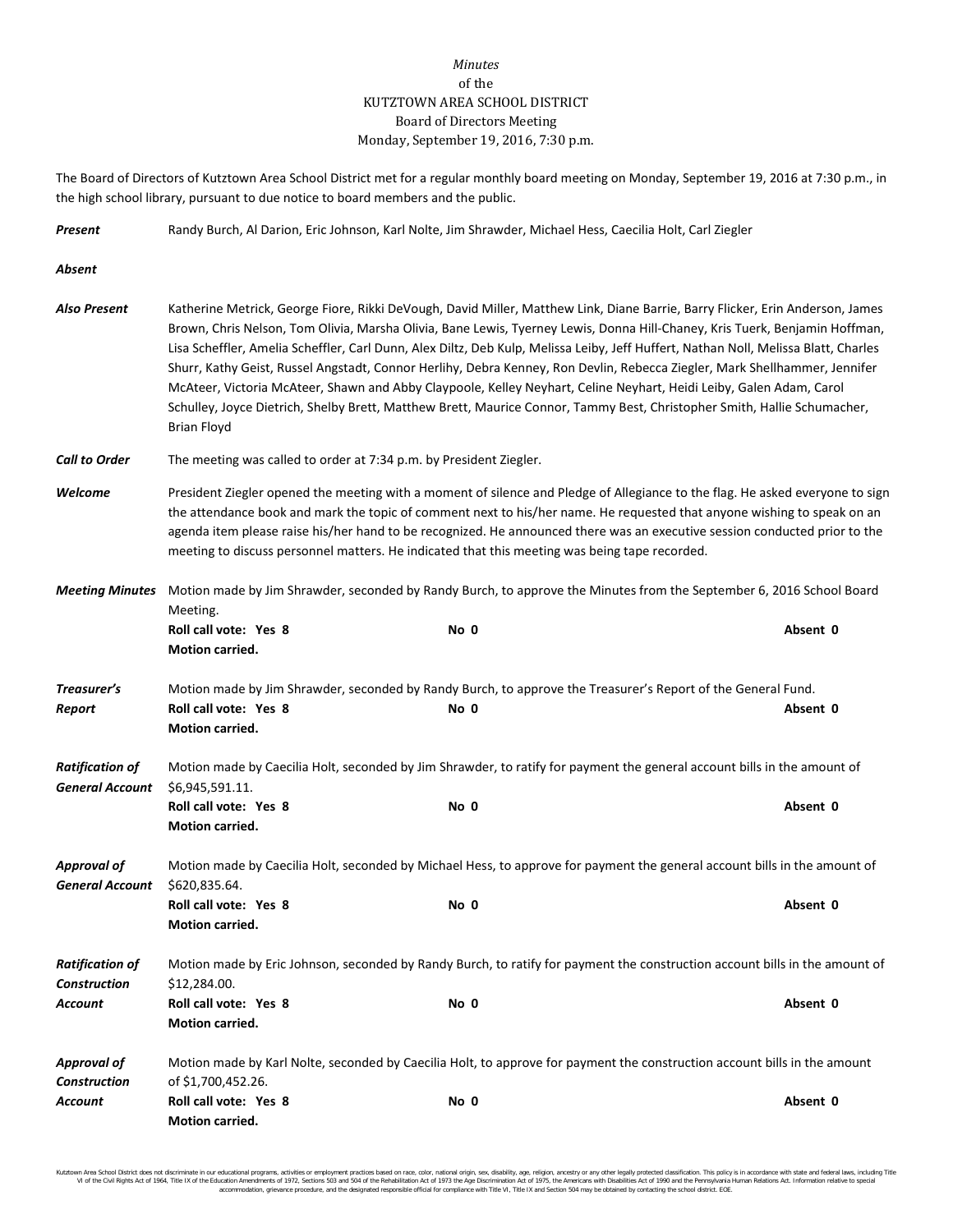| <b>Superintendent's</b> Traveling Art Show      |                                                                                                                                                                                                                                                                                                                                                                                                                                               |                                                                                                                                                                                                                                                                |                                                                                                                 |      |                                                                                         |                    |                                                                                                                                                                                                                                           |  |  |
|-------------------------------------------------|-----------------------------------------------------------------------------------------------------------------------------------------------------------------------------------------------------------------------------------------------------------------------------------------------------------------------------------------------------------------------------------------------------------------------------------------------|----------------------------------------------------------------------------------------------------------------------------------------------------------------------------------------------------------------------------------------------------------------|-----------------------------------------------------------------------------------------------------------------|------|-----------------------------------------------------------------------------------------|--------------------|-------------------------------------------------------------------------------------------------------------------------------------------------------------------------------------------------------------------------------------------|--|--|
| <b>Reports</b>                                  |                                                                                                                                                                                                                                                                                                                                                                                                                                               |                                                                                                                                                                                                                                                                |                                                                                                                 |      | School Board Vacancy Interviews: Dr. Russell Angstadt, Mr. Carl Dunn, Mr. Charles Shurr |                    |                                                                                                                                                                                                                                           |  |  |
|                                                 | Roll call vote:<br>Angstadt 0<br>Dunn 0<br>Shurr 8                                                                                                                                                                                                                                                                                                                                                                                            |                                                                                                                                                                                                                                                                |                                                                                                                 |      |                                                                                         |                    |                                                                                                                                                                                                                                           |  |  |
|                                                 | Motion to appoint Charles Shurr to the Board of Directors carried unanimously.                                                                                                                                                                                                                                                                                                                                                                |                                                                                                                                                                                                                                                                |                                                                                                                 |      |                                                                                         |                    |                                                                                                                                                                                                                                           |  |  |
|                                                 | President Ziegler gave Mr. Shurr his Oath of Office, and Mr. Shurr took his seat at the table.                                                                                                                                                                                                                                                                                                                                                |                                                                                                                                                                                                                                                                |                                                                                                                 |      |                                                                                         |                    |                                                                                                                                                                                                                                           |  |  |
|                                                 | Debt Refinance Parameters                                                                                                                                                                                                                                                                                                                                                                                                                     |                                                                                                                                                                                                                                                                |                                                                                                                 |      |                                                                                         |                    |                                                                                                                                                                                                                                           |  |  |
|                                                 |                                                                                                                                                                                                                                                                                                                                                                                                                                               |                                                                                                                                                                                                                                                                |                                                                                                                 |      |                                                                                         |                    | Motion made by Jim Shrawder, seconded by Randy Burch, to adopt a resolution authorizing RBC Capital Markets, LLC                                                                                                                          |  |  |
|                                                 |                                                                                                                                                                                                                                                                                                                                                                                                                                               |                                                                                                                                                                                                                                                                | to issue a series of bonds in the maximum aggregate principal amount not to exceed \$26,420,000 with a combined |      |                                                                                         |                    |                                                                                                                                                                                                                                           |  |  |
|                                                 |                                                                                                                                                                                                                                                                                                                                                                                                                                               | savings of a minimum of 3%.                                                                                                                                                                                                                                    |                                                                                                                 |      |                                                                                         |                    |                                                                                                                                                                                                                                           |  |  |
|                                                 |                                                                                                                                                                                                                                                                                                                                                                                                                                               | <b>Roll call vote:</b>                                                                                                                                                                                                                                         | Yes 9                                                                                                           | No 0 |                                                                                         |                    | Absent 0                                                                                                                                                                                                                                  |  |  |
|                                                 |                                                                                                                                                                                                                                                                                                                                                                                                                                               |                                                                                                                                                                                                                                                                |                                                                                                                 |      |                                                                                         |                    |                                                                                                                                                                                                                                           |  |  |
| <b>Board Committee T.C.C.</b><br><b>Reports</b> |                                                                                                                                                                                                                                                                                                                                                                                                                                               | No report.                                                                                                                                                                                                                                                     |                                                                                                                 |      |                                                                                         |                    |                                                                                                                                                                                                                                           |  |  |
|                                                 | PSBA                                                                                                                                                                                                                                                                                                                                                                                                                                          | Mrs. Holt reported the PSBA Annual Convention will be held in mid-October. She also reported PSBA is urging the<br>public to contact their representatives in regards to the new legislation preventing boards to appeal a business's<br>under assessed value. |                                                                                                                 |      |                                                                                         |                    |                                                                                                                                                                                                                                           |  |  |
|                                                 | <b>BCIU</b>                                                                                                                                                                                                                                                                                                                                                                                                                                   | Mr. Ziegler reported the IU is close to completing their contract with their instructors, and they had a smooth opening<br>to the school year.                                                                                                                 |                                                                                                                 |      |                                                                                         |                    |                                                                                                                                                                                                                                           |  |  |
|                                                 | <b>BCTC</b>                                                                                                                                                                                                                                                                                                                                                                                                                                   | Dr. Darion reported the committee was presented with numerous recognitions of students who participated and<br>placed in national competitions.                                                                                                                |                                                                                                                 |      |                                                                                         |                    |                                                                                                                                                                                                                                           |  |  |
|                                                 | <b>P&amp;C</b>                                                                                                                                                                                                                                                                                                                                                                                                                                |                                                                                                                                                                                                                                                                |                                                                                                                 |      |                                                                                         |                    | Mrs. Holt reported the committee received a curriculum rating presentation, and discussed Policy 819.                                                                                                                                     |  |  |
|                                                 | <b>ECC</b>                                                                                                                                                                                                                                                                                                                                                                                                                                    |                                                                                                                                                                                                                                                                |                                                                                                                 |      |                                                                                         |                    | Mr. Burch reported the committee discussed school clubs as well as ticket prices and gate prices for events.                                                                                                                              |  |  |
|                                                 |                                                                                                                                                                                                                                                                                                                                                                                                                                               | repairs and renovations.                                                                                                                                                                                                                                       |                                                                                                                 |      |                                                                                         |                    | Facilities Mr. Burch reported the committee received an update on the high school renovation and discussed the stadium                                                                                                                    |  |  |
|                                                 | Achievement                                                                                                                                                                                                                                                                                                                                                                                                                                   | Student No report.                                                                                                                                                                                                                                             |                                                                                                                 |      |                                                                                         |                    |                                                                                                                                                                                                                                           |  |  |
|                                                 | <b>Special</b><br>No report.<br><b>Education</b>                                                                                                                                                                                                                                                                                                                                                                                              |                                                                                                                                                                                                                                                                |                                                                                                                 |      |                                                                                         |                    |                                                                                                                                                                                                                                           |  |  |
| Personnel                                       |                                                                                                                                                                                                                                                                                                                                                                                                                                               |                                                                                                                                                                                                                                                                |                                                                                                                 |      |                                                                                         |                    |                                                                                                                                                                                                                                           |  |  |
|                                                 | Motion made by Al Darion, seconded by Michael Hess, to approve the following personnel items:<br>The approval of Mallory Keim as a long-term substitute English/language arts teacher at the middle school effective<br>1.<br>September 20, 2016 through the end of the 2016-2017 school year, at a rate of \$100 per day for days 1-20, \$110 per day<br>for days 21-45, and the remainder at Bachelor's, Step 1 per the KATA/KASD contract. |                                                                                                                                                                                                                                                                |                                                                                                                 |      |                                                                                         |                    |                                                                                                                                                                                                                                           |  |  |
|                                                 | The approval of Kristen Berk as a part-time cafeteria employee (4.25 work hours per day) at Greenwich-Lenhartsville<br>2.<br>Elementary School, effective September 20, 2016, at a rate of \$8.75 per hour.                                                                                                                                                                                                                                   |                                                                                                                                                                                                                                                                |                                                                                                                 |      |                                                                                         |                    |                                                                                                                                                                                                                                           |  |  |
|                                                 | 3.                                                                                                                                                                                                                                                                                                                                                                                                                                            | The approval of Nora Angstadt as a part-time cafeteria/lunchroom aide (2.5 work hours per day) at the middle school,<br>effective September 20, 2016, at a rate of \$10.00 per hour.                                                                           |                                                                                                                 |      |                                                                                         |                    |                                                                                                                                                                                                                                           |  |  |
|                                                 | 4.                                                                                                                                                                                                                                                                                                                                                                                                                                            | Nora E. Bullock                                                                                                                                                                                                                                                | Nicole M. DeLong                                                                                                |      | Kerri M. Erb                                                                            | Ann M. McCoach     | The approval of the following classroom aides/paraeducators as substitute teachers for the 2016-2017 school year,<br>effective September 20, 2016, at a rate of \$100 per day for days 1-20 and \$110 per day for days 21 and thereafter: |  |  |
|                                                 |                                                                                                                                                                                                                                                                                                                                                                                                                                               | Cathy S. Padasak                                                                                                                                                                                                                                               | Patricia G. Peluso                                                                                              |      | Amy J. Pettit                                                                           |                    | Kimberly S. Moyer-Bercaw                                                                                                                                                                                                                  |  |  |
|                                                 |                                                                                                                                                                                                                                                                                                                                                                                                                                               | Margaret K. Sharp                                                                                                                                                                                                                                              | Alison J. VanDuren                                                                                              |      | Julie A. Weaknecht                                                                      | Kelsey R. Williams |                                                                                                                                                                                                                                           |  |  |
|                                                 |                                                                                                                                                                                                                                                                                                                                                                                                                                               | Felicia Lochery                                                                                                                                                                                                                                                | <b>Sherry Sexton</b>                                                                                            |      |                                                                                         |                    |                                                                                                                                                                                                                                           |  |  |
|                                                 | 5.                                                                                                                                                                                                                                                                                                                                                                                                                                            | The approval of Heidi Scarano as a substitute teacher for the 2016-2017 school year, effective August 31, 2016, at a rate of                                                                                                                                   |                                                                                                                 |      |                                                                                         |                    |                                                                                                                                                                                                                                           |  |  |
|                                                 | 6.                                                                                                                                                                                                                                                                                                                                                                                                                                            | \$100 per day for days 1-20 and \$110 per day for days 21 and thereafter.<br>The approval of Sallie Sandler as a resource person, in lieu of a mentor, for Shaylon Krautwald for the 2016-2017 school                                                          |                                                                                                                 |      |                                                                                         |                    |                                                                                                                                                                                                                                           |  |  |
|                                                 |                                                                                                                                                                                                                                                                                                                                                                                                                                               | year, effective August 22, 2016, at a stipend of \$300.                                                                                                                                                                                                        |                                                                                                                 |      |                                                                                         |                    |                                                                                                                                                                                                                                           |  |  |
|                                                 | 7.                                                                                                                                                                                                                                                                                                                                                                                                                                            | The approval of the increase in salary to \$1150 for Angela V. DiCello as Sophomore Class Advisor for the 2016-2017 school                                                                                                                                     |                                                                                                                 |      |                                                                                         |                    |                                                                                                                                                                                                                                           |  |  |
|                                                 | year, effective August 23, 2016. This replaces the previously approved amount of \$575 in August.<br>The approval of Shaylon Krautwald as freshman class advisor for the 2016-2017 school year, effective August 23, 2016, at a<br>8.<br>rate of \$950.                                                                                                                                                                                       |                                                                                                                                                                                                                                                                |                                                                                                                 |      |                                                                                         |                    |                                                                                                                                                                                                                                           |  |  |
|                                                 |                                                                                                                                                                                                                                                                                                                                                                                                                                               |                                                                                                                                                                                                                                                                |                                                                                                                 |      |                                                                                         |                    |                                                                                                                                                                                                                                           |  |  |

9. The approval of the increase in salary to \$13.00 per hour for Alan Speicher as a KASD van driver, effective August 29, 2016.

Kutztown Area School District does not discriminate in our educational programs, activities or employment practices based on race, color, national origin, sex, disability, age, religion, ancestry or any other legally prot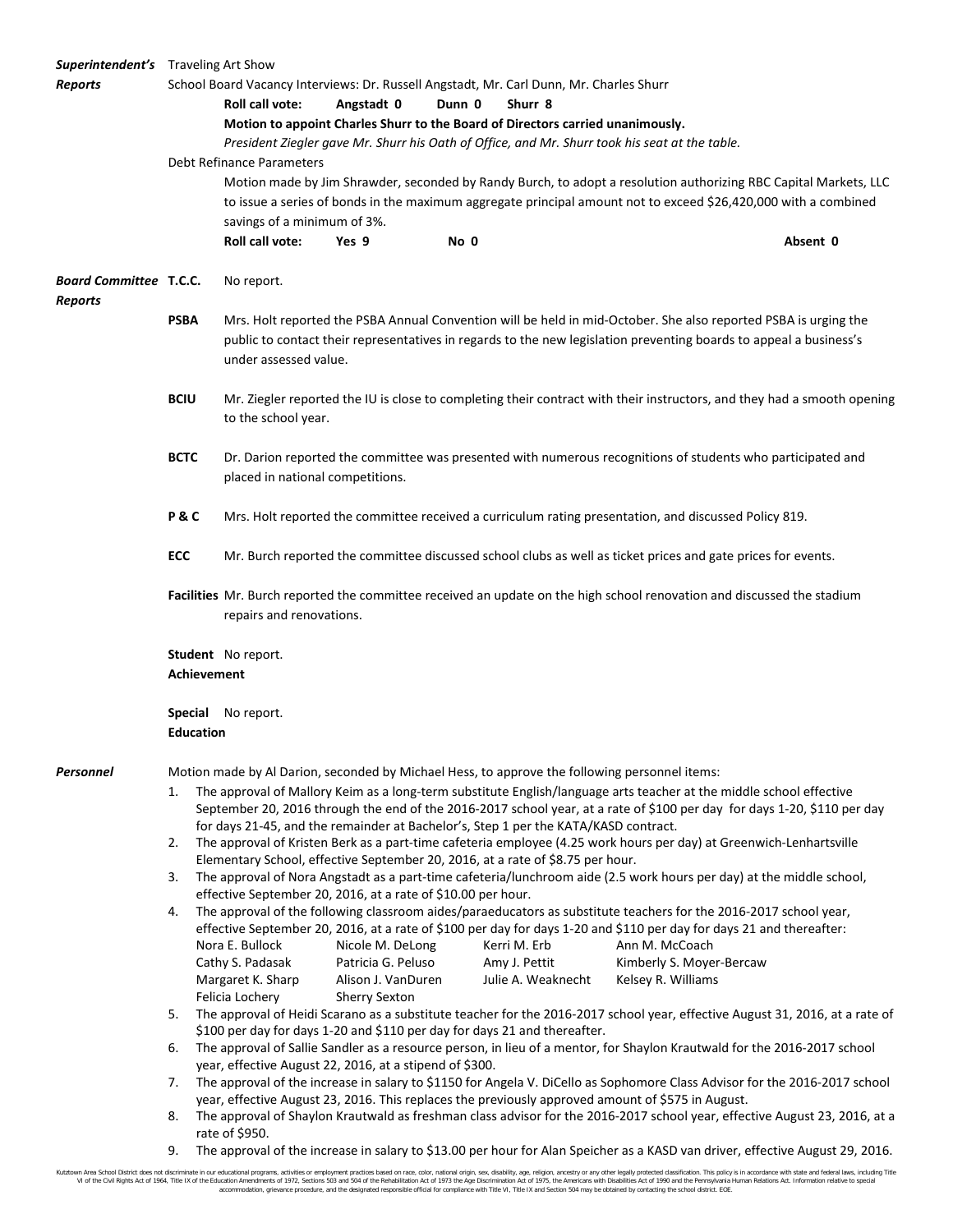|                                       | 10. The approval of a Family Medical Leave (FMLA) and child-rearing leave for employee #1037 commencing on September 28,<br>2016 through the end of the 2016-2017 school year.<br>11. The approval of the following Eshelman employees for the 2016-2017 school year: |                  |                      |                                                                                                                               |          |  |  |  |  |
|---------------------------------------|-----------------------------------------------------------------------------------------------------------------------------------------------------------------------------------------------------------------------------------------------------------------------|------------------|----------------------|-------------------------------------------------------------------------------------------------------------------------------|----------|--|--|--|--|
|                                       |                                                                                                                                                                                                                                                                       |                  |                      |                                                                                                                               |          |  |  |  |  |
|                                       | <b>Substitute Drivers:</b>                                                                                                                                                                                                                                            | Spencer C. Dize  | Elizabeth A. Jackson | Daniel H. Neff                                                                                                                |          |  |  |  |  |
|                                       | Van Aide:                                                                                                                                                                                                                                                             | Lisabeth A. Lynn |                      |                                                                                                                               |          |  |  |  |  |
|                                       | Roll call vote: Yes 9                                                                                                                                                                                                                                                 |                  | No 0                 |                                                                                                                               | Absent 0 |  |  |  |  |
|                                       | <b>Motion carried.</b>                                                                                                                                                                                                                                                |                  |                      |                                                                                                                               |          |  |  |  |  |
|                                       |                                                                                                                                                                                                                                                                       |                  |                      | All Personnel are Approved Pending the District's Receipt of All Mandated Credentials                                         |          |  |  |  |  |
| Conference<br><b>Request</b>          | Motion made by Al Darion, seconded by Eric Johnson, to approve employee #485 to attend the National Council of Social<br>Studies Conference on December 2-3, 2016 in Washington, DC, at a cost of \$935.10.                                                           |                  |                      |                                                                                                                               |          |  |  |  |  |
|                                       | Roll call vote: Yes 7                                                                                                                                                                                                                                                 |                  | No 0                 | N/A 2 (Nolte, Shrawder)                                                                                                       | Absent 0 |  |  |  |  |
|                                       | Motion carried.                                                                                                                                                                                                                                                       |                  |                      |                                                                                                                               |          |  |  |  |  |
| Policy 819<br><b>Adoption</b>         | Prevention and Awareness.                                                                                                                                                                                                                                             |                  |                      | Motion made by Randy Burch, seconded by Michael Hess, to approve the second reading and adoption of Policy 819 Suicide        |          |  |  |  |  |
|                                       | Roll call vote: Yes 9                                                                                                                                                                                                                                                 |                  | No 0                 |                                                                                                                               | Absent 0 |  |  |  |  |
|                                       | <b>Motion carried.</b>                                                                                                                                                                                                                                                |                  |                      |                                                                                                                               |          |  |  |  |  |
| <b>Audiology</b><br><b>Services</b>   | Motion made by Michael Hess, seconded by Randy Burch, to approve the independent contract agreement with Virginia Grim,<br>Au.D. CCC for education audiology services in the 2016-2017 school year.                                                                   |                  |                      |                                                                                                                               |          |  |  |  |  |
|                                       | Roll call vote: Yes 9<br><b>Motion carried.</b>                                                                                                                                                                                                                       |                  | No 0                 |                                                                                                                               | Absent 0 |  |  |  |  |
| <b>Comic Book Club</b>                |                                                                                                                                                                                                                                                                       |                  |                      | Motion made by Randy Burch, seconded by Michael Hess, to approve the creation of a Comic Book Club at the high school.        |          |  |  |  |  |
|                                       | Roll call vote: Yes 9                                                                                                                                                                                                                                                 |                  | No 0                 |                                                                                                                               | Absent 0 |  |  |  |  |
|                                       | Motion carried.                                                                                                                                                                                                                                                       |                  |                      |                                                                                                                               |          |  |  |  |  |
| <b>Fire Alarm</b>                     |                                                                                                                                                                                                                                                                       |                  |                      | Motion made by Randy Burch, seconded by Caecilia Holt, to approve an agreement with SAH Incorporated to provide fire alarm    |          |  |  |  |  |
| <b>Monitor System</b>                 | monitoring service to the high school at a cost of \$420.                                                                                                                                                                                                             |                  |                      |                                                                                                                               |          |  |  |  |  |
|                                       | Roll call vote: Yes 9                                                                                                                                                                                                                                                 |                  | No 0                 |                                                                                                                               | Absent 0 |  |  |  |  |
|                                       | <b>Motion carried.</b>                                                                                                                                                                                                                                                |                  |                      |                                                                                                                               |          |  |  |  |  |
| <b>Change Order</b><br>at High School | Motion made by Karl Nolte, seconded by Jim Shrawder, to approve a change order that would add \$28,193 to the High School<br>Renovation project. Reason for the change order is to improve components of the existing fire alarm so that it better                    |                  |                      |                                                                                                                               |          |  |  |  |  |
|                                       | communicates with the new fire alarm system.<br>Roll call vote: Yes 9                                                                                                                                                                                                 |                  | No 0                 |                                                                                                                               | Absent 0 |  |  |  |  |
|                                       | <b>Motion carried.</b>                                                                                                                                                                                                                                                |                  |                      |                                                                                                                               |          |  |  |  |  |
| <b>Gym Floor</b>                      |                                                                                                                                                                                                                                                                       |                  |                      |                                                                                                                               |          |  |  |  |  |
| Repair                                | school gymnasium at a cost of \$26,465.00. Note that this is state contract pricing.                                                                                                                                                                                  |                  |                      | Motion made by Jim Shrawder, seconded by Karl Nolte, to approve Miller Flooring Company, Inc. to repair the floor in the high |          |  |  |  |  |
|                                       | Roll call vote: Yes 9                                                                                                                                                                                                                                                 |                  | No 0                 |                                                                                                                               | Absent 0 |  |  |  |  |
|                                       | <b>Motion carried.</b>                                                                                                                                                                                                                                                |                  |                      |                                                                                                                               |          |  |  |  |  |
| Substitute/Para<br>Proposal           | Motion made by Randy Burch, seconded by Jim Shrawder, to authorize the hiring of two full-time teacher substitutes through<br>Kelly Services at an annual cost of \$29,250 each.                                                                                      |                  |                      |                                                                                                                               |          |  |  |  |  |
|                                       | Roll call vote: Yes 9                                                                                                                                                                                                                                                 |                  | No 0                 |                                                                                                                               | Absent 0 |  |  |  |  |
|                                       | <b>Motion carried.</b>                                                                                                                                                                                                                                                |                  |                      |                                                                                                                               |          |  |  |  |  |
|                                       | Motion made by Al Darion, seconded by Eric Johnson, to increase the substitute rate for former Kutztown Area School District<br>teachers to \$130 per day.                                                                                                            |                  |                      |                                                                                                                               |          |  |  |  |  |
|                                       | Roll call vote: Yes 9                                                                                                                                                                                                                                                 |                  | No 0                 |                                                                                                                               | Absent 0 |  |  |  |  |
|                                       | <b>Motion carried.</b>                                                                                                                                                                                                                                                |                  |                      |                                                                                                                               |          |  |  |  |  |
|                                       |                                                                                                                                                                                                                                                                       |                  |                      | Motion made by Jim Shrawder, seconded by Karl Nolte, to table the discussion of increasing the salaries for paraprofessionals |          |  |  |  |  |
|                                       | by fifty cents per hour.                                                                                                                                                                                                                                              |                  |                      |                                                                                                                               |          |  |  |  |  |
|                                       | Roll call vote: Yes 9<br>Motion carried.                                                                                                                                                                                                                              |                  | No 0                 |                                                                                                                               | Absent 0 |  |  |  |  |